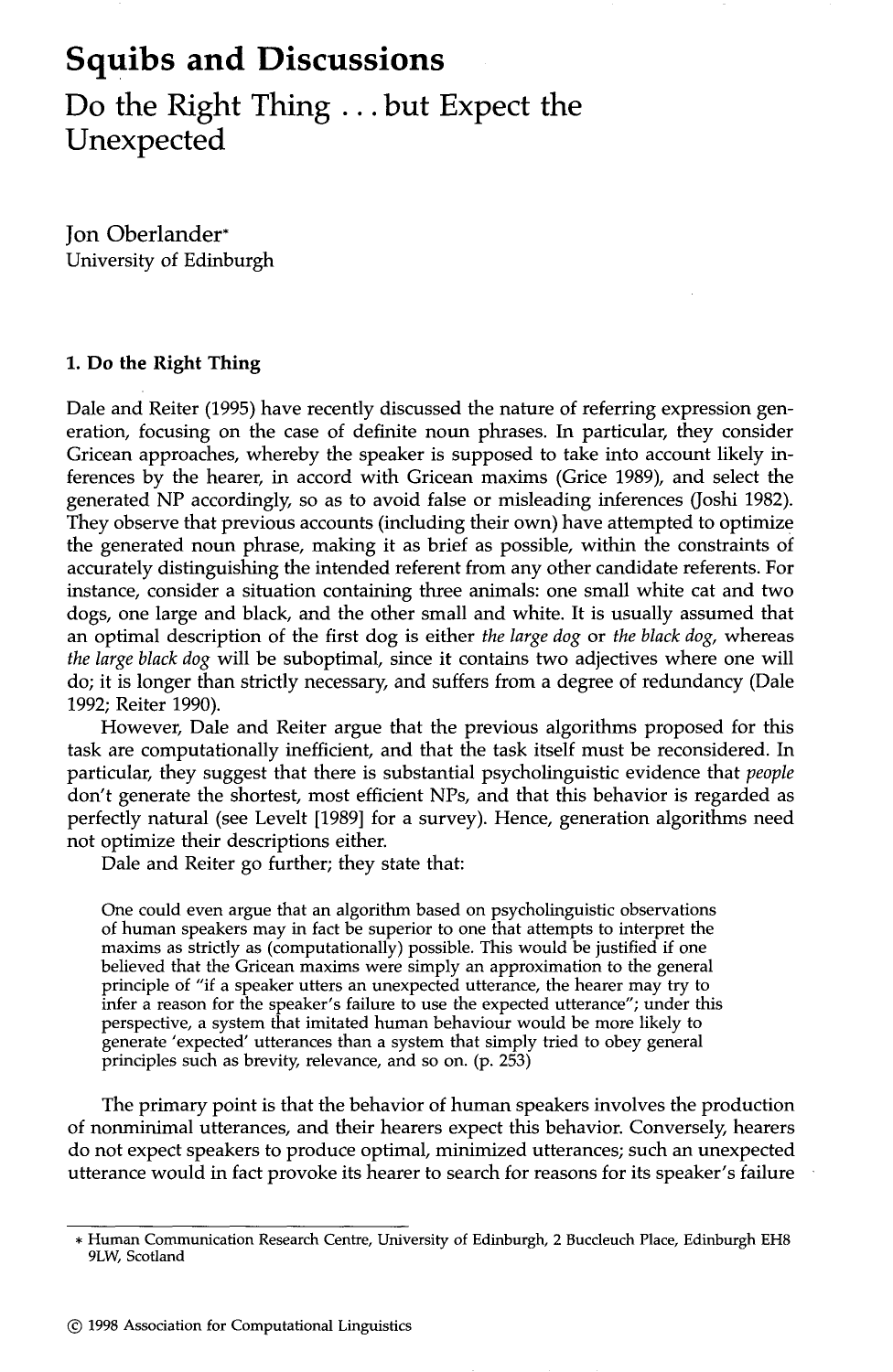to use an expected utterance. Both people and natural language generation systems should therefore strive to produce the most expected utterance, if they are to avoid unwanted implicatures. It has been suggested that this position can be encapsulated in a new high-level maxim:

## **Spike Lee's Maxim**

Do the right thing.<sup>1</sup>

Gricean maxims have been discussed in considerable detail; by analogy, we can scrutinize the ideas underlying this "Spikean maxim," and the injunction to "do the right thing." The key question is whether we can make consistent sense of the notion of a generator attempting to generate an "expected" utterance.

## **2. What's Right?**

So, let us equate generating expected utterances with doing the right thing; the failure to generate them counts as "doing the wrong thing," and leads to additional processing effort on the part of the hearer. But what is the "right" thing? What counts as "expected"? Given Dale and Reiter's evidence, we can immediately concede that the shortest, most efficient description need not be the most expected, and hence is not always the right thing. But is there any way of spelling out the injunction in more detail?

In fact, there are two ways of adding detail, and both seem to be intended by Dale and Reiter; we may thus consider them Spikean submaxims:

- . Do the human thing.
- 2. Do the simple thing.

The first of these trades on the obvious fact that human language users are sensitive to the conventional behavior of other human language users. We learn those conventions and, by generating in accord with them, produce the kinds of utterance expected under the circumstances. We thereby maximize our chances of being understood. So, at an engineering level, the best thing for natural language engineers to do is to build systems that emulate human behavior as faithfully as possible.

The second submaxim is slightly less obvious, but should come as a relief for the engineers. The right thing might after all be characterized as the simplest output--so long as the simplicity lies in the algorithm that produced it, instead of in the relative complexity of the output string itself. The nature of the algorithm is an empirical matter, and a good way of uncovering it is, of course, through observing human behavior.

Indeed, according to Dale and Reiter, the psycholinguistic evidence on definite noun phrases is that doing the human thing and doing the simple thing go hand

<sup>1</sup> The suggested formulation is Robert Frederking's, and it was proposed at the 1996 AAAI Spring Symposium on Computational Implicature, chaired by Barbara Di Eugenio and Nancy Green. The name of the maxim was settled by popular consensus, and is a reference to Spike Lee's 1989 film *Do the Right Thing.* As we shall see, this maxim mainly provides a convenient label, bringing together the more detailed daims made by Dale and Reiter.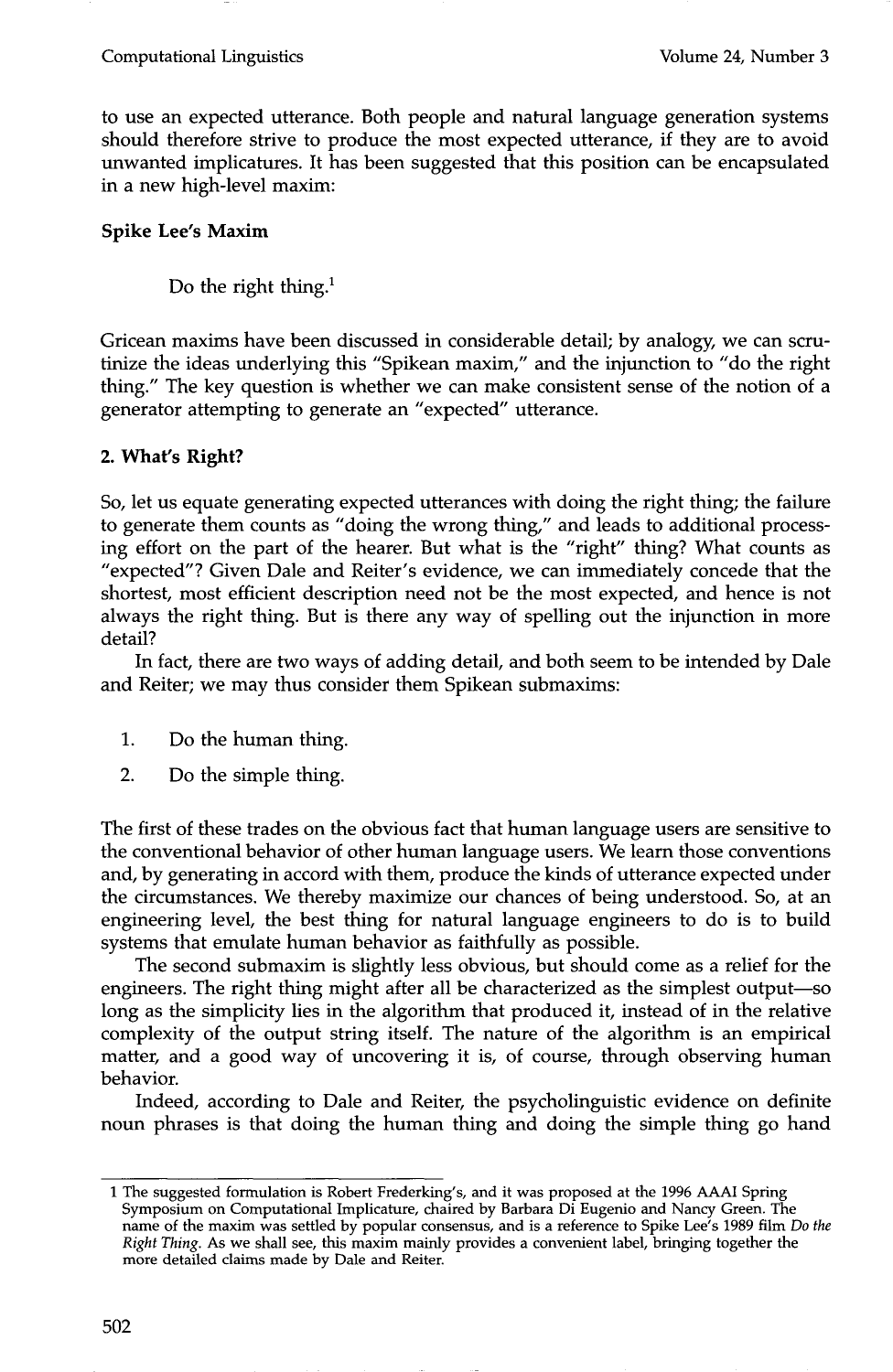in hand; people use a simple algorithm, which doesn't waste excessive resources on computing possible misinterpretations:

The principle that has emerged from our study of the referring expression generation task is that a simple and nonliteral interpretation of the Gricean maxims is to be preferred... Perhaps it may some day be possible to make a very general statement such as "human speakers in general use very simple (in computational terms) interpretations of the maxims of conversational implicature, and hence computer natural language generation systems should also use such interpretations." (p. 262)

It is easy to see how one might be tempted to assume that the human thing is the simple thing, and that this grounds out the notion of an expected utterance. For one thing, if speakers follow simple algorithms, then since most hearers are themselves speakers, they could conceivably predict speakers' behavior by unconsciously anticipating what they themselves would do. But of course, this only stays simple--and avoids infinite recursion-so long as the predicted speaker behavior doesn't involve consultation of a sophisticated model of the hearer. However, a more convincing reason might lie in the conventional behavior of language communities. In a community of language users, if speakers follow simple algorithms, then simply generated utterances will provide the corpus of observed human language use from which any conventions will arise, and from there guide future behavior. The simple algorithm for referring expressions could involve run-time computation of the set of predicates to use, or it could involve selection from precompiled items in a phrasal lexicon; but either way, behavior in accord with the simple algorithm becomes what is expected by other speakers.

To summarize this position: human speakers can do the right thing, and hence observe the Spikean maxim, by following simple algorithms. Emulating human generation behavior, via the use of a simple, empirically discovered algorithm, delivers a system that generates the expected utterances.

#### **3. What's Wrong with This?**

Unfortunately, this position might be plausible in the case of definite noun phrase generation, but it cannot be correct in general. The difficulties hinge on the notion of expectation. Dale and Reiter's argument relies on psycholinguistic findings on the generation of definites to help reveal what people regard as expected or unexpected. But there are other empirical results, concerning the generation and interpretation of pronouns, which do not fit into this picture.

A good deal of work has been carried out on human behavior with respect to the processing of pronominal expressions. In particular, one strand of research has examined the psychological plausibility of Grosz, Joshi, and Weinstein's (1983, 1995) Centering Theory. Hudson D'Zmura (1988), for instance, is one of several researchers to have shown that pronouns in subject position that specify the highest-ranked *Cf*  (forward-looking center) of the preceding utterance are interpreted more rapidly than repeated names in subject position. This is attributed to an expectancy effect because the subject position is the preferred site of the *Cb* (backward-looking center), which is normally a pronoun specifying the highest ranked *Cf.* A related strand of research, by Stevenson and her collaborators (Stevenson, Crawley, and Kleinman 1994; Stevenson and Urbanowicz 1995), connects this work on centering to other possible influences on processing, including preferences concerning thematic roles (Dowty 1991), and the effects of connective expressions in multiclause sentences.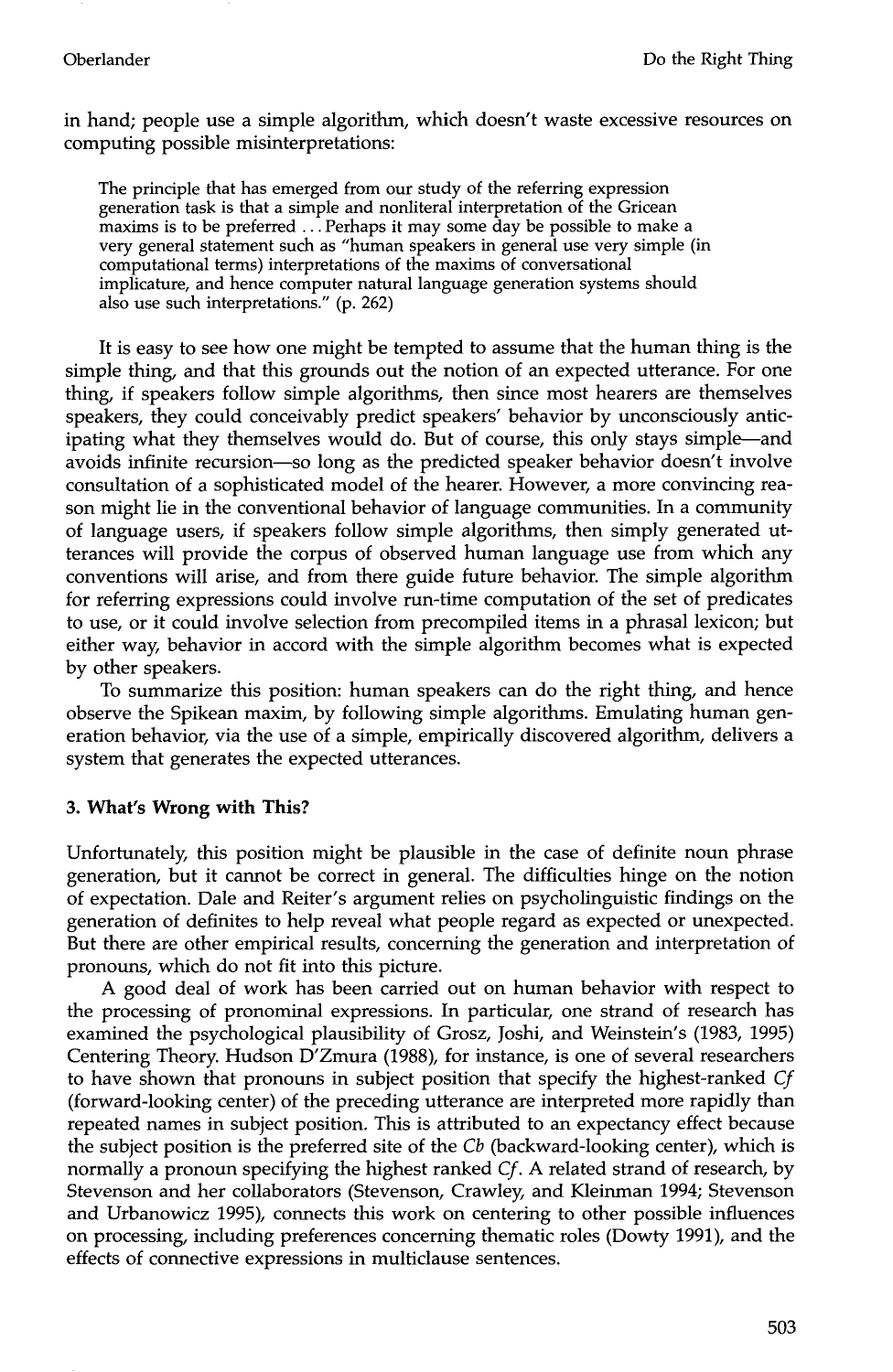Stevenson and her collaborators have pursued two main types of empirical study: continuation tasks, and reading time tasks. In continuation tasks, a subject is typically presented with a sentence or sentence fragment, and asked to continue it. When the fragment contains two sentences (or clauses), the first mentioning two entities, and the second either empty, or containing merely an initial pronoun, the completions can be categorized on the basis of which entity functions as antecedent, and the results analyzed to reveal preferences for particular patterns of anaphoric reference. In reading time studies, a subject is presented with a complex sentence, or pair of sentences, and the time they take to read it is measured and analyzed.

Both types of study are highly relevant to the current issue. Continuation studies examine the kinds of (written) utterances that people prefer to generate in given, carefully controlled contexts. Reading time studies examine the relative ease with which people interpret the (written) utterances they are presented with in carefully controlled contexts. So, on the one side, we would predict that continuation preferences will reveal the output that speakers are most likely to generate in a given context; on the other side, we would predict that reading times will reveal which inputs hearers expect most strongly in a given context. It is worth reiterating the latter point: a good guide as to whether an utterance is expected or not is the amount of processing it gives rise to; certainly, Dale and Reiter are not alone in assuming that an unexpected utterance will give rise to additional inferences on the part of its hearer. In the case of written text, the amount of processing is operationally detected by measuring reading times: unexpected sentence fragments in a given context will take longer to read than expected fragments in the same context.

Now, Stevenson's own hypothesis is that preferences due to centering constraints interact with those due to the thematic roles of the entities referred to. On this view, centering primarily influences *how* an entity introduced in one sentence will be referred to in the next (by pronoun, or by name, for instance); thematic roles influence *which* entities will be subsequently referred to (the Agent, or the Patient, from the first sentence, for instance). In particular, centering tells us to expect a pronoun in subject position to specify the highest ranked *Cf* from the previous sentence. On the other hand, thematic role information tells us to expect that the subject of the current sentence is more likely to specify an entity associated with the consequences of the event introduced in the previous sentence; thus, if the verb in the previous sentence introduced roles for Goal and Source, then the subject of the current sentence is most likely to be the Goal from the previous sentence.

To illustrate, analysis of continuation data confirms that people prefer to use a pronoun to refer to the entity in initial position and to use a repeated name for the entity in second position. This effect is independent of who gets referred to, which depends on the thematic role of each referent. Compare examples (1) and (2):

- (1) John gave the book to Bill and ...
- (2) Bill took the book from John and ...

People continue the fragment with a pronoun when they want to refer to John in (1) and Bill in (2), but they are more likely to repeat the name when they want to refer to Bill in (1) and John in (2). This is despite the fact that in both sentences Bill (the Goal) is the person they are most likely to refer to.

Now, there are some very interesting apparent discrepancies between certain results from the continuation studies and the reading time studies. Take an example of the form in (3). Look at four variants, all using the connective *so:*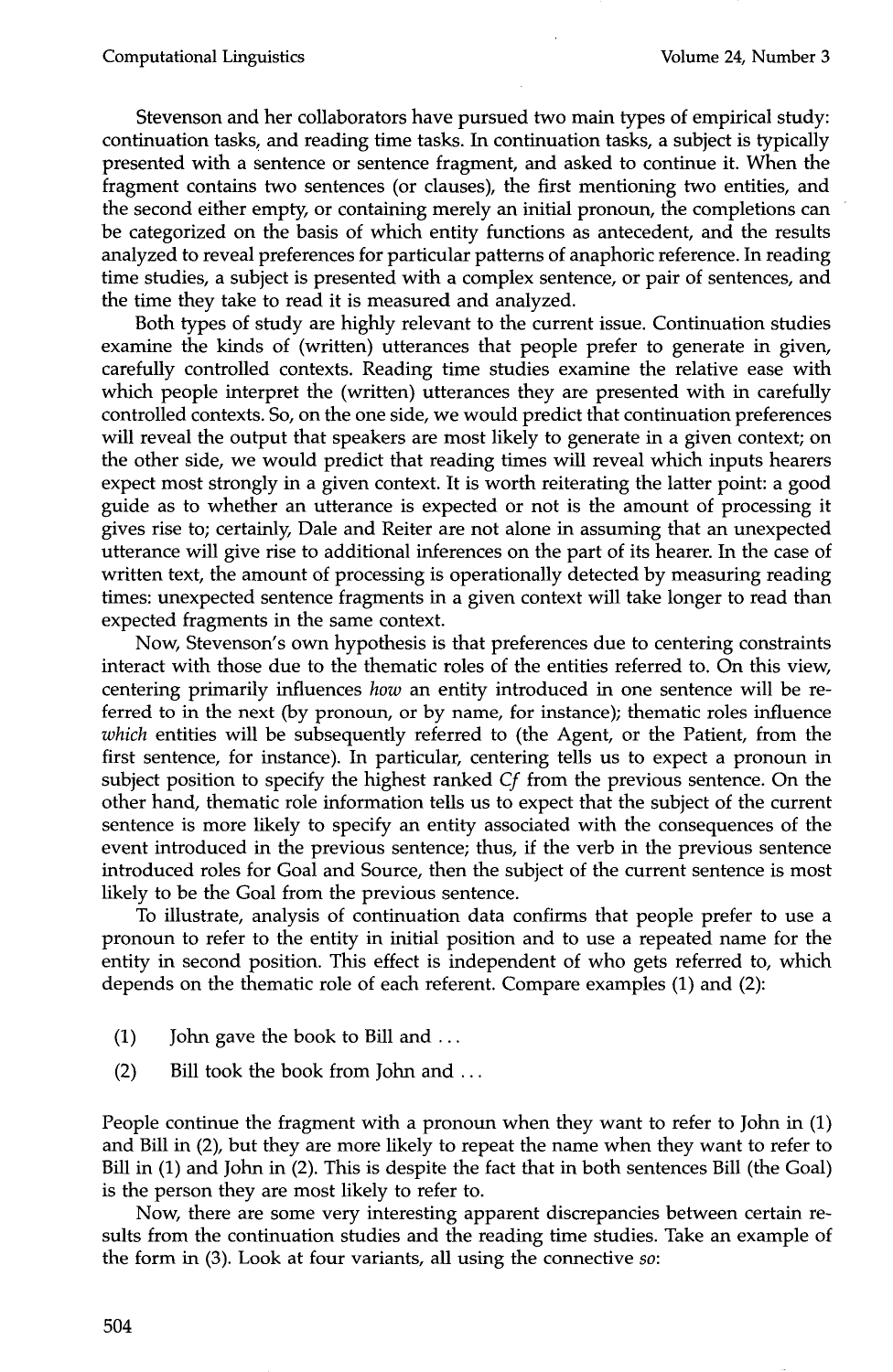(3) a. John gave the book to Bill so he ... *[he = John]* 

b. John gave the book to Bill so John ...

- c. John gave the book to Bill so he ... *[he = Bill]*
- d. John gave the book to Bill so Bill ...

First, consider the results of continuation studies for such examples; the evidence here is from Stevenson, Crawley and Kleinman's (1994) third experiment, the results of which confirm the findings from two other continuation experiments reported there. The materials contained three initial fragment types: goal-source; experiencer-stimulus; and agent-patient. Each fragment ended in a connective. The design manipulated two factors: order of thematic roles in the initial fragment (for instance, source-goal, as in (3a), or goal-source); and connective *(so* versus *because).* 

It was found that, if a person generated the pronoun *he* as the first word in their continuation, it was almost always used to refer to John (pp. 537-39). It seems that the effects of centering swamp the effects of thematic role--the generator here prefers to write about John. Thus, (a)-type continuations would be preferred to (c)-type continuations.

Now, compare the results of reading time studies for such examples; the evidence here is from Stevenson and Urbanowicz (1995). The materials consisted of two-clause sentences, such as (4):

(4) Malcolm won some money from Stuart because he was very good at poker.

Each sentence was presented a clause at a time, followed by a comprehension question, which probed the correct resolution of any anaphor that appeared. The design manipulated four factors: type of anaphor in second clause (pronoun, such as *he,* versus repeated name, such as *Malcolm);* order of thematic roles in the initial fragment (source-goal versus goal-source); connective *(so* versus *because);* and antecedent (Goal or Source).

It was found that, when encountered, (c)-type sentences were read significantly faster than (a)-type sentences (p. 331). That is, with *so* and *he,* complex sentences where the antecedent is the Goal-in-second-position prove faster to read than those in which the antecedent is Source-in-initial-position. It seems that effects of thematic role win out-the interpreter expects to read about Bill.

Bringing the results of these studies together, there is an apparent asymmetry between interpretive and generative behavior. At a thematic level, both generators and interpreters prefer to talk about goals, and so (c)-type and (d)-type sentences are most likely to be generated, and are most expected by interpreters. However, at the syntactic realization level, generators will only rarely produce (c)-type utterances. Given a fragment ending with *so,* a generator that next outputs *he* will usually go on to produce an (a)-type sentence. Yet, given that reading time is an indication of expectedness, it seems that, on the contrary, (c)-type sentences are *more expected*, and easier to process, than (a)-types.

To put it another way, given a certain type of prior context, generators will systematically fail to produce the utterance that is easiest to process. And to put it yet another way, this is evidence *against* the hypothesis that people do the right thing, in the sense of generating the most expected utterance.

In fact, this body of evidence simultaneously undermines the idea that the output of a simple, highly plausible algorithm will be what is most expected, and the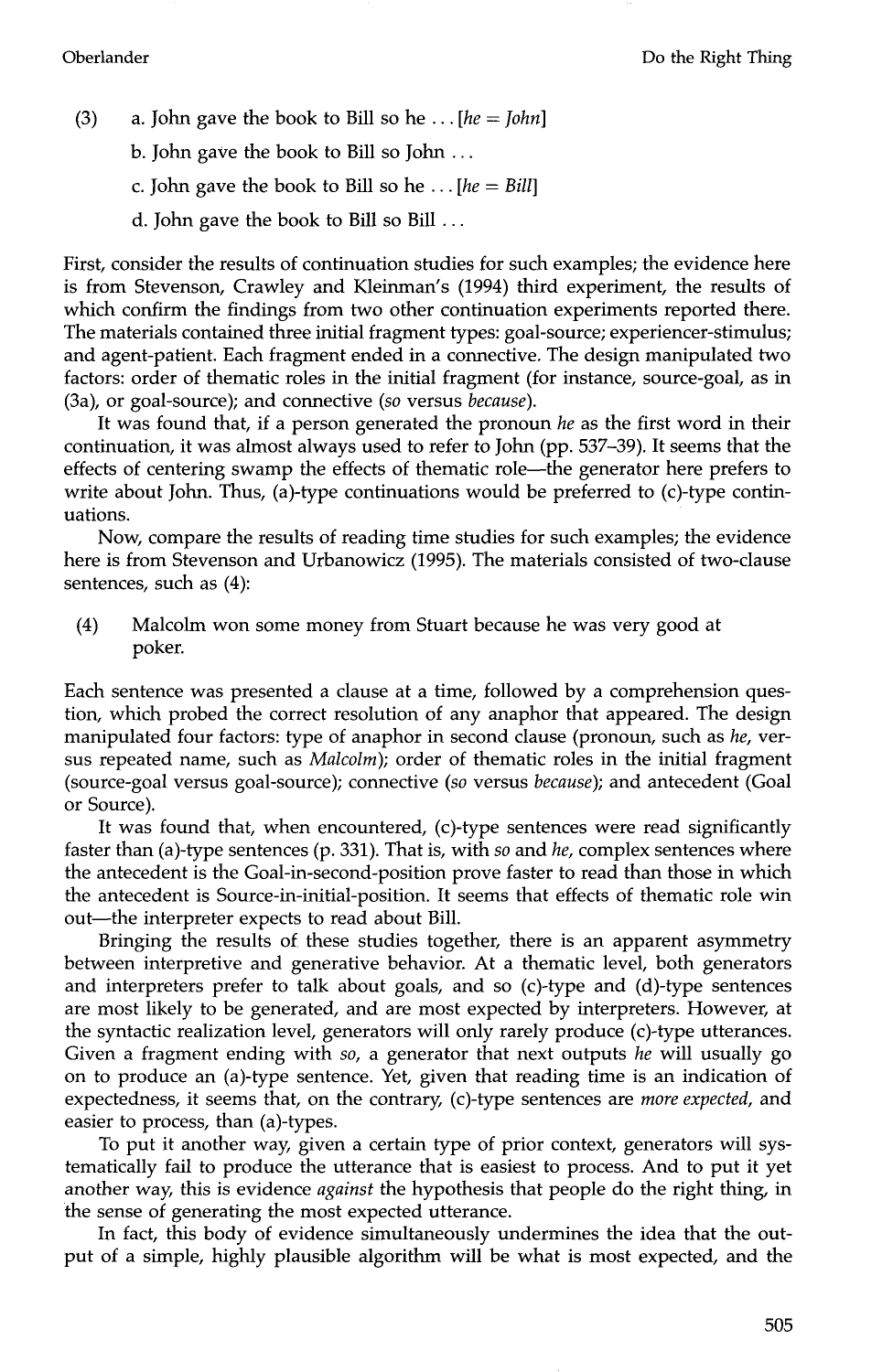idea that the emulation of human behavior will invariably produce the most expected utterances. The first idea falls because a simple centering-based generator would invariably generate (a)-type continuations-and these are less expected than (c)-type continuations. Now, it could be suggested that we replace the simple centering algorithm with one that also includes thematic role preferences. Unfortunately, even if this algorithm correctly emulates human behavior, it will still generate (a)-type continuations in preference to (c)-types--because that is what people do, too. And for this reason, the second idea also falls: emulating human behavior here cannot hope to produce the most expected utterances, for the good reason that *people* don't produce the most expected utterances in the first place.

To summarize this argument: if you emulate human behavior, you must--as a matter of course--expect to generate unexpected utterances. Thus, if doing the right thing is doing the simple thing, or even just doing the human thing, it is here doomed to fail to generate the expected utterance.

# **4. Expect the Unexpected**

Now, how serious is this problem for Dale and Reiter? If a psycholinguistically inspired algorithm for pronoun generation leads us to expect unexpected output, should we conclude that doing the right thing--the human thing, the simple thing--will always get the wrong results?

Obviously not. Dale and Reiter's algorithm was for generating definite noun phrases, not pronouns. It might be thought that by comparing continuation and reading time studies on definites, we could undermine their position more directly. However, there is a sense in which this would be immaterial; their algorithm clearly achieves reasonable output much of the time. Thus, it is tempting to conclude that Spike Lee's maxim simply has limited applicability: people (and machines) should do the right thing, but only on some-not all-generation tasks.

However, this does not seem quite right, either. Rather, the key lesson from the work on pronoun generation and interpretation is that we must develop a more sophisticated view of "expectation." In all the examples like (3), Bill is the person a generator is expected to talk about—and for whom a pronoun would thus make good sense but this thematically based expectation must be played off against the centering-based expectation; there are multiple factors underlying any expectation. The existence of such multiple factors is the fundamental reason why speakers can always be put into a context in which they will generate utterances they themselves find relatively hard to interpret. The existence of multiple factors also carries a more general lesson for computational linguists. If we hope to trade in psycholinguistic findings for new algorithms, we must resist the temptation to be overly selective concerning the results we pick on.<sup>2</sup>

Thus, Dale and Reiter could be strategically correct: careful study of human generative behavior may well reveal that it is less complex than we have come to believe, and that emulating this simple behavior is the right policy in general. Doing the right thing, emulating human performance *is* generally better than slavishly following literal interpretations of the maxims.

Nonetheless, it remains true that, because there are multiple factors underlying any expectation, a human-inspired algorithm for generating the expected utterance can in fact produce unexpected utterances. However simple or complex the algorithm

<sup>2</sup> This paper has itself obviously been selective; but it is not intended to be perniciously so.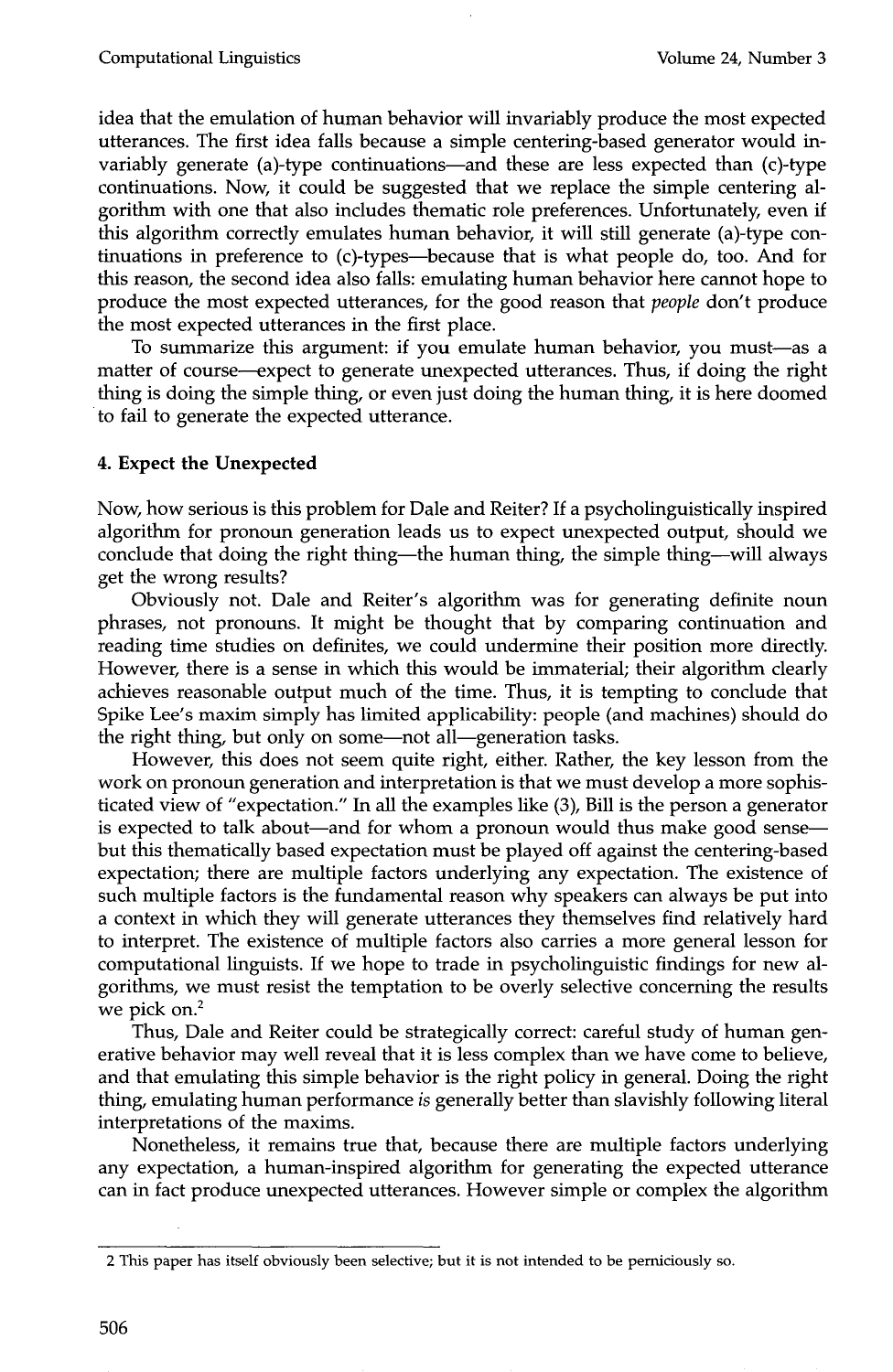for choosing what to talk about next, and how to refer to it, people will still say things they would find surprising. Human performance thus embraces a mild paradox, which means that even the best emulator will always generate unexpected utterances, which violate Spike Lee's maxim, and cause unwanted implicatures.

Some would argue that the semblance of paradox is simply evidence that there are limits to the experimental paradigm. That there are such limits is not in doubt. But there remains something odd about the fact that not only would I myself generate the unexpected utterance, but everyone else would too. Thus, over time, I really should come to expect this unexpected utterance—and it should therefore stop being unexpected. Perhaps I am exposed to too few instances of the paradoxical behavior in my lifetime to become attuned to it, but the language community as a whole has already had plenty of time to adjust its expectations. It has not done so: the asymmetry in behavior appears to be stable. Thus, individual language users will continue to be surprised by the behavior of their language community. By contrast, researchers in natural language generation should not be surprised at such asymmetries in behavior. Once we understand better both the behavior, and the interplay of expectations which underlies it, analysts and engineers alike will know exactly when they should expect the unexpected.

#### **Acknowledgments**

The support of the Economic and Social Research Council for HCRC is gratefully acknowledged. The author is supported by an EPSRC Advanced Fellowship. This paper was inspired by discussions with participants at the AAAI Spring Symposium on Computational Implicature, held at Stanford, in March 1996; my thanks also to Rosemary Stevenson and Keith Stenning, and to the paper's anonymous reviewers, for very helpful comments.

### **References**

- Dale, Robert. 1992. *Generating Referring Expressions: Building Descriptions in a Domain of Objects and Processes.* MIT Press, Cambridge, MA.
- Dale, Robert and Ehud Reiter. 1995. Computational interpretations of the Gricean maxims in the generation of referring expressions. *Cognitive Science,* 19: 233-263.
- Dowty, David R. 1991. Thematic proto-roles and argument selection. *Language,* 67: 547-619.
- Grice, H. Paul. 1989. *Studies in the Way of Words.* Harvard University Press, Cambridge, MA.
- Grosz, Barbara J., Aravind K. Joshi, and Scott Weinstein. 1983. Providing a unified account of definite noun phrases in discourse. In *Proceedings of the 21st Annual Meeting,* pages 44-50. Association for

Computational Linguistics.

Grosz, Barbara J., Aravind K. Joshi, and Scott Weinstein. 1995. Centering: A framework for modeling the local coherence of discourse. *Computational Linguistics,* 21: 202-225.

- Hudson D'Zmura, Susan B. 1988. *The Structure of Discourse and Anaphor Resolution: The Discourse Center and the Roles of Nouns and Pronouns.* Ph.D. thesis, University of Rochester.
- Joshi, Aravind K. 1982. Mutual beliefs in question answering systems. In Neilson V. Smith, editor, *Mutual Knowledge.*  Academic Press, New York.
- Levelt, William. 1989. *Speaking: From Intention to Articulation.* MIT Press, Cambridge, MA.
- Reiter, Ehud. 1990. The computational complexity of avoiding unwanted computational implicatures. In *Proceedings of the 28th Annual Meeting,* pages 97-104. Association for Computational Linguistics.
- Stevenson, Rosemary J., Rosalind A. Crawley, and David Kleinman. 1994. Thematic roles, focus and the representation of events. *Language and Cognitive Processes,* 9:519-548.
- Stevenson, Rosemary J. and Agnieszka J. Urbanowicz. 1995. Structural focusing,, thematic role focusing and the comprehension of pronouns. In *Proceedings of the 17th Annual Conference of the Cognitive Science Society,* pages 328-332.